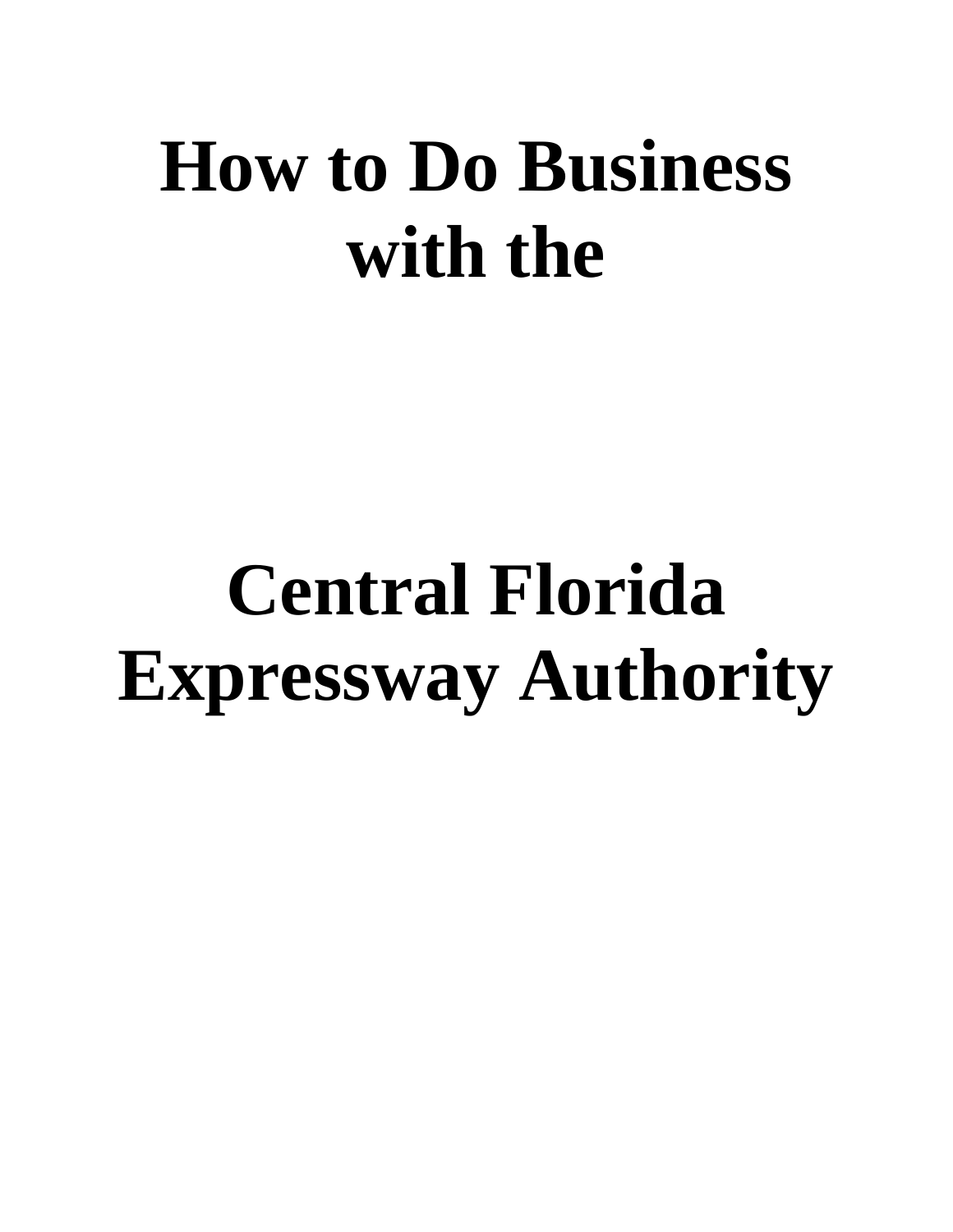## **Table of Contents**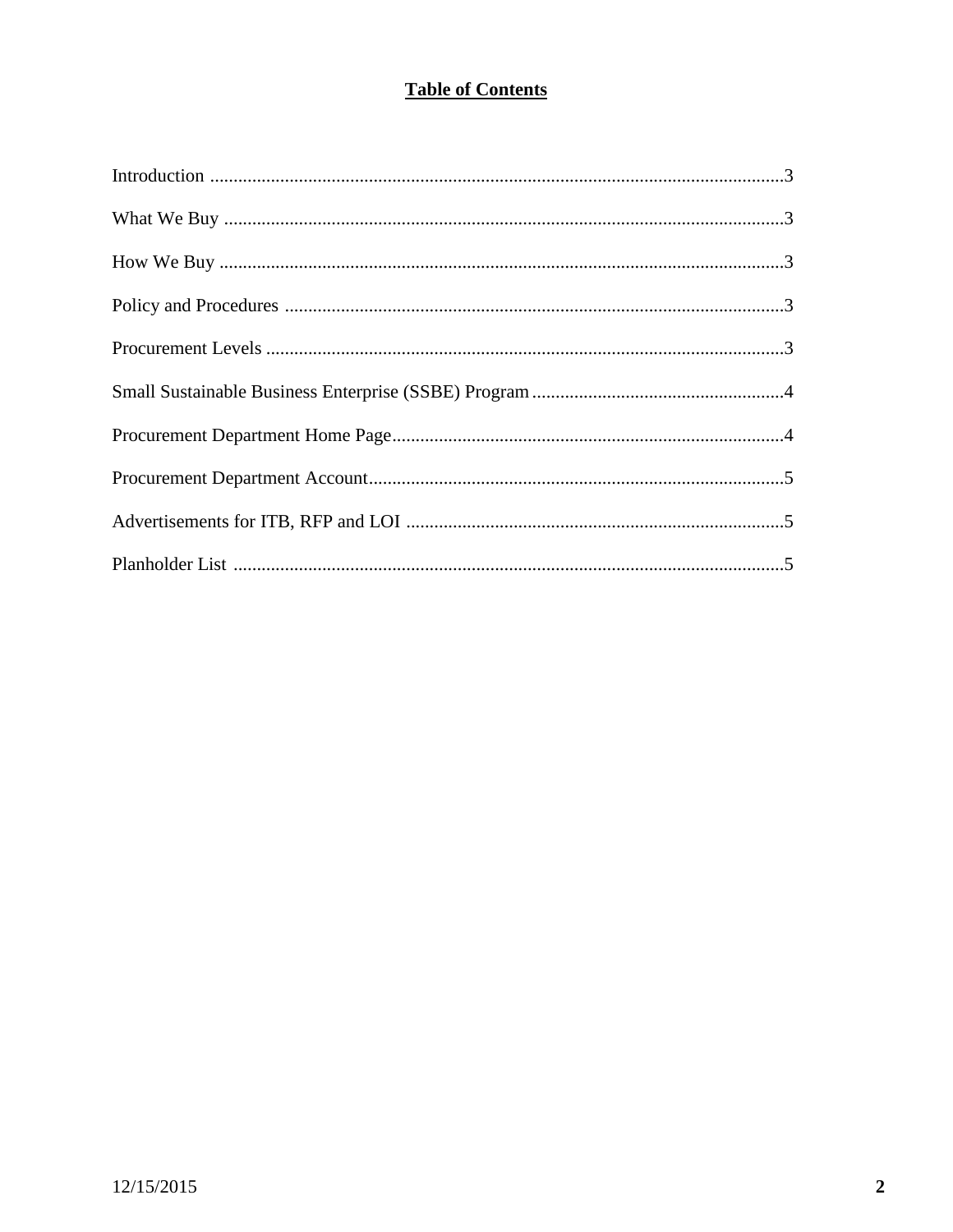#### **HOW TO DO BUSINESS WITH**

#### **THE CENTRAL FLORIDA EXPRESSWAY AUTHORITY**

Thank you for your interest in doing business with the Central Florida Expressway Authority (CFX). CFX's Procurement Department provides centralized support for all CFX departments. The following pages provide an overview of how to do business with us.

#### **WHAT WE BUY**

The Procurement Department is responsible for the acquisition of all equipment, materials, supplies and services required to fulfill the mission of CFX. Items procured range from office supplies to equipment, computers and vehicles. Services that we contract for include facilities maintenance, landscape maintenance, graphic production design, banking services, legal services, financial advisor, investment advisor, public information, insurance broker, auditor services, etc. Construction projects include both vertical and horizontal construction.

#### **HOW WE BUY**

Our objective is to purchase the required goods and services in a timely manner to meet CFX needs at a fair and reasonable price utilizing an open competitive bidding/proposal process.

#### **POLICY & PROCEDURES**

CFX makes its purchases in accordance with our Procurement Policy and Procedures Manual. Competitive sealed bids are the primary method we use to procure goods and services. Competitive sealed bids are not subject to negotiations. Awards are made to the lowest responsive and responsible bidders meeting CFX specifications.

#### **PROCUREMENT LEVELS**

The following procurement levels have been established by the Procurement Policy:

Level 1 - Purchases up to \$999.99: Items at this level may be procured from any available sources without seeking competitive pricing although competition shall be used to the maximum extent practical.

Level 2 - Purchases between \$1,000.00 and \$9,999.99: Items at this level require at least three quotes, either written or verbal, before the purchase is made.

Level 3 - Purchases between \$10,000 and \$24,999.99: Items at this level require at least three written quotes before the purchase is made.

Level 4 - Purchases between \$25,000.00 and \$49,999.99: Items at this level require three formal quotes.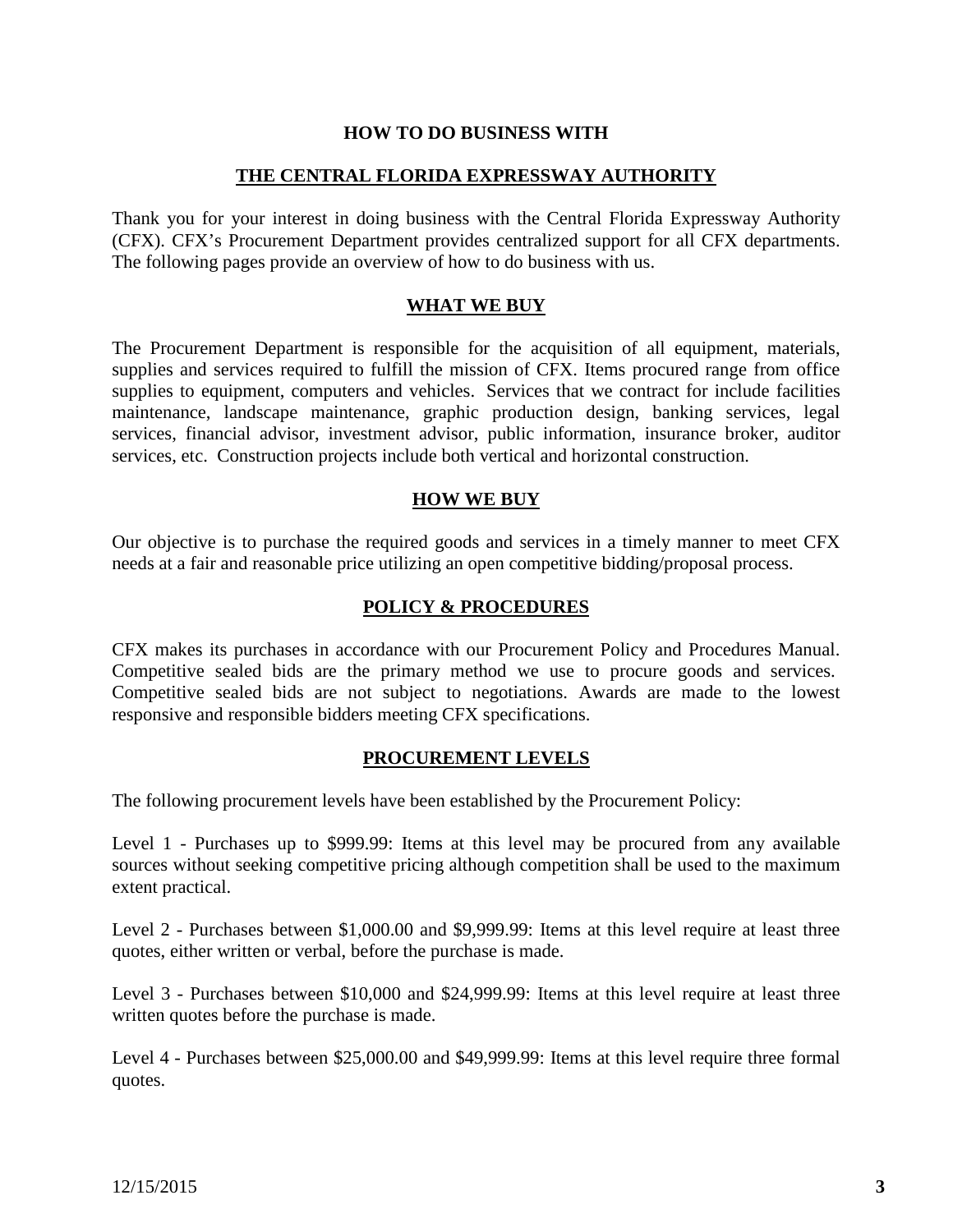Level 5 - Purchases of \$50,000.00 and up: In general, items at this level will follow either the competitive sealed bid or competitive sealed proposal process. Authorization by CFX Board is required to advertise procurements at this level. Board award of any subsequent contract resulting from the procurement is also required. Results of the competitive sealed bid or competitive sealed proposal process are available for review on CFX's web site.

CFX solicits and acquires Design Professional Services in accordance with Florida Statutes § 287.055 known as the Consultants' Competitive Negotiation Act or "CCNA". These services typically fall under the Level 5 procurement process as it relates to Board approvals.

### **SMALL SUSTAINABLE BUSINESS ENTERPRISE (SSBE) PROGRAM**

To find out more about the Small Sustainable Business Enterprise (SSBE) Program and to see if you qualify to participate click here <https://www.cfxway.com/DoingBusinessWithUs/BusinessDevelopment.aspx>

## **PROCUREMENT DEPARTMENT HOME PAGE**

Our Procurement Department Home Page on the internet is always being updated. You will find links to the following:

- Procurement Account Login (Registration to the eProcurement Notification Email System and Bid Registration and Download
- Advertisements to Bids, Request for Proposal (RFP) and Letters of Interest (LOI)
- Planholder List
- Bid Results
- Public Meeting Notices
- Staff Contact Information
- M/WBE and DBE Database links
- Auction Opportunities / Schedule
- Purchase Order General Terms
- W-9 Form
- Tax Exempt Form
- Two Year Solicitation Schedule
- CFX's Ethics Policy

To find out more about CFX's Procurement Department click here [https://www.cfxway.com/DoingBusinessWithUs/Procurement/DoingBusinesswiththeExpresswa](https://www.cfxway.com/DoingBusinessWithUs/Procurement/DoingBusinesswiththeExpresswayAuthority.aspx) [yAuthority.aspx](https://www.cfxway.com/DoingBusinessWithUs/Procurement/DoingBusinesswiththeExpresswayAuthority.aspx)

## **PROCUREMENT DEPARTMENT ACCOUNT**

The Procurement Department account system allows you to create an account that may be used repeatedly for bid registrations. It can also be used for eProcurement notification registration if you want to be notified when new solicitations become available.

The e-Procurement Notification E-mail System is not intended to replace Florida Statute requirements and is intended to complement and enhance the solicitation notification process.